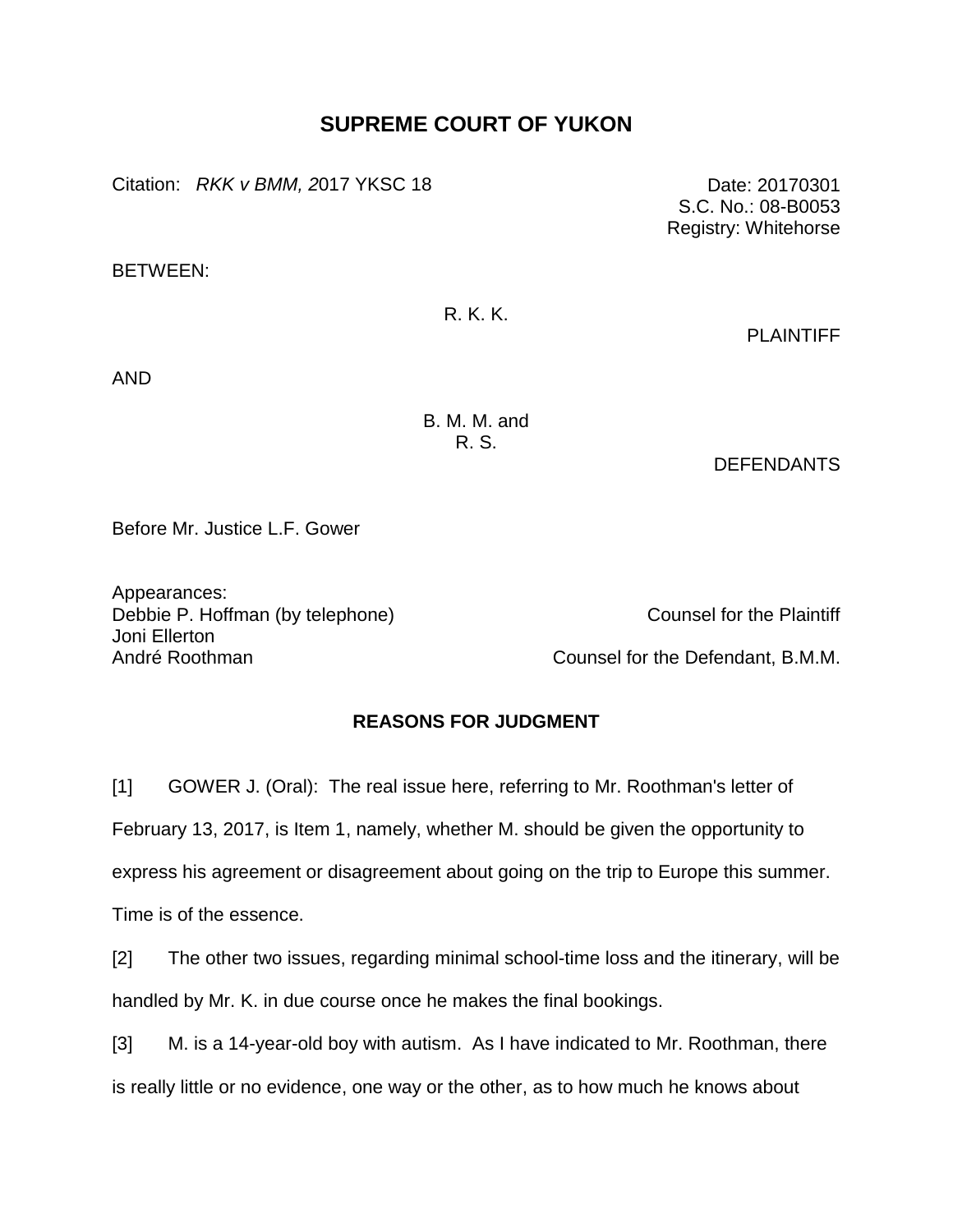what the trip to Europe is going to involve, where he is going to be travelling, the countries that he is going to be in, the languages that he is going to be exposed to, the cultures, the scenery, the historic sites, and so on. We simply do not know what he has knowledge about, in terms of whether this is something that would be appealing to him or not, and that includes the various activities that I expect the family will be wanting to pursue.

[4] The fundamental problem that I have with Ms. M.'s position is that it does not seem reasonable to me to expect M. to give any kind of informed consent about whether he should make the trip to Europe or not. Therefore, the idea of putting that option to him and effectively giving him a veto about whether he travels with the rest of the family is not reasonable.

[5] The other part of my reasoning is that I think it can be presumed to a large extent that this European trip would be beneficial to a 14-year-old, in terms of expanding his horizons, his experiences; it will include some French immersion time, and so on.

[6] It is not unreasonable to expect that the parents of a 14-year-old can make those kinds of decisions for a young teenager, whether M. is totally onside with it or not.

[7] Mr. Roothman has indicated to me that there seems to be some kind of risk that the imposition of this trip upon M. will cause him undue stress and that could have fallout for some time to come.

[8] In my view, with great respect, that position is largely speculative. There is simply no evidence before me, as Ms. Hoffman said, of any imminent dangers associated with this trip. There is no evidence that M. particularly fears this kind of travel. In fact, there is evidence to the contrary. He has travelled for lengthy periods in